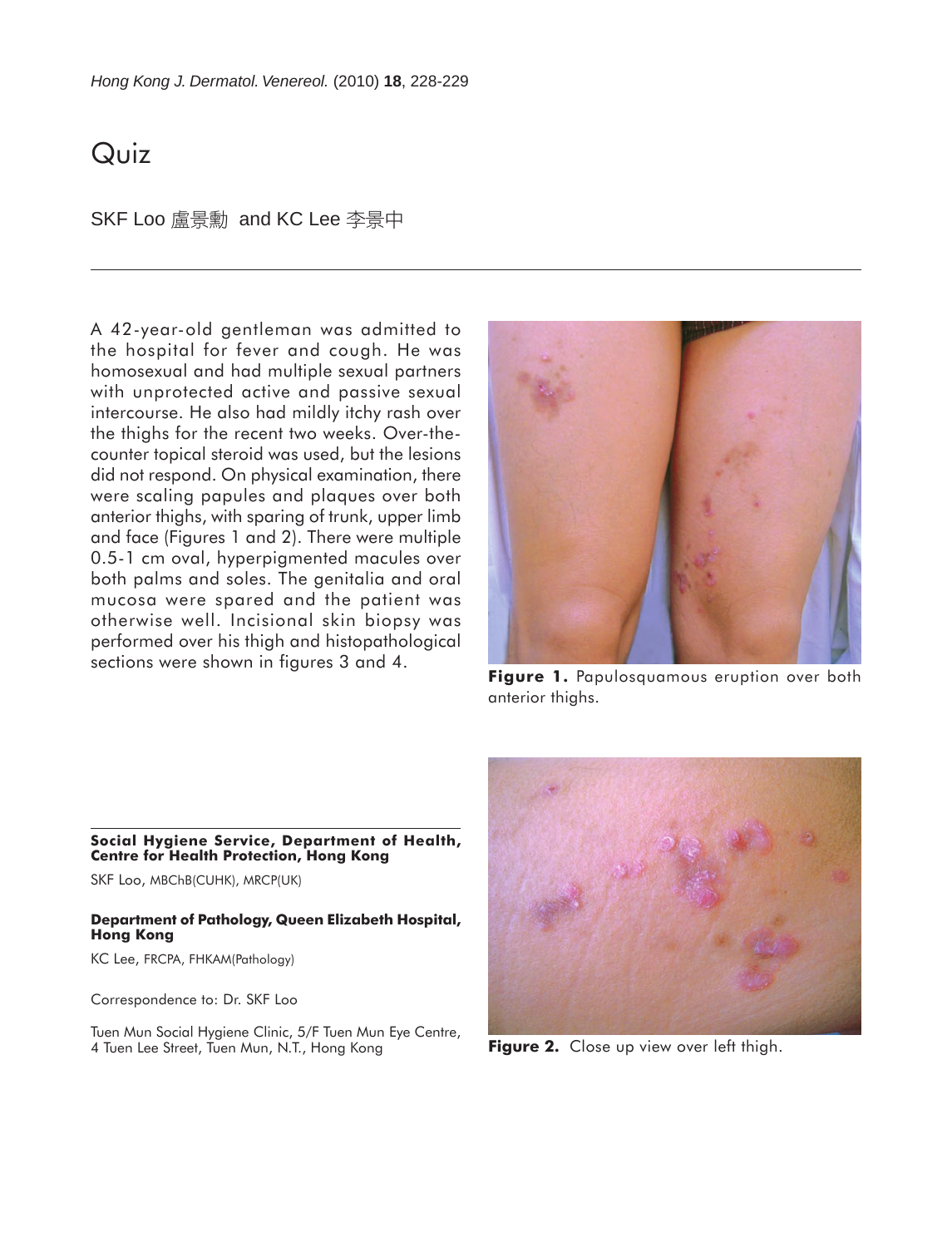

### **Questions**

- 1) What are the clinical differential diagnoses?
- 2) What are the histopathological features?
- 3) What is your diagnosis?
- 4) What is the management plan?



**Figure 3.** H&E stain, low-power view. **Figure 4.** Immunohistochemical staining for *Treponema pallidum*.

(Answers on page 237)

# **Announcement**

## **Application for Annual / Exit Assessment, June 2011 Specialty Board of Dermatology & Venereology Hong Kong College of Physicians**

Please be reminded that the application for the Annual / Exit Assessment, June 2011 is now open to the eligible candidates, who should be:

1. Registered trainees in Dermatology & Venereology, Hong Kong College of Physicians 2. Qualified for / will be able to qualify for the Annual / Exit Assessment by 30 June 2011

Those who wish to attend the Assessment should complete the Higher Physician Training (HPT) Annual Assessment Application Form or the Higher Physician (HPT) Exit Assessment Application Form plus Testimonial to the Examination Co-ordinator of the Specialty Board of Dermatology & Venereology on time according to the requirement of HKCP. You may refer to the website of Hong Kong College of Physicians www.hkcp.org/ for detail. Late applicant will not be able to sit for the assessment.

Dr. HO King-man Chairman Specialty Board (Dermatology & Venereology) Hong Kong College of Physicians